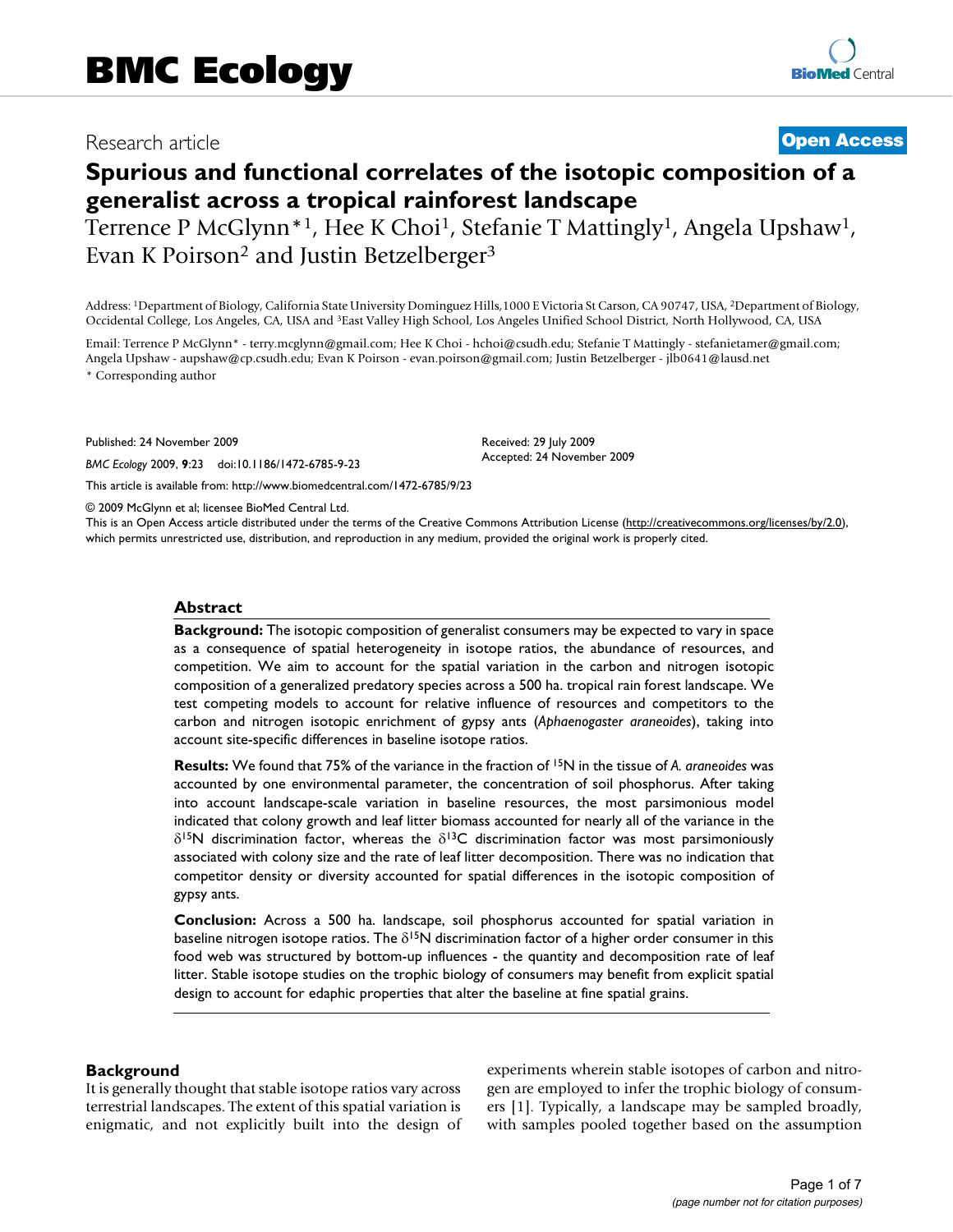that baseline isotopic ratios will not vary appreciably within one kilometer (e.g., [2,3]). Nevertheless, to our knowledge there has been no study to test whether baseline stable isotope ratios are consistent across short distances. Moreover, no study has heretofore elucidated the contribution of spatial variation in isotope ratios to the isotopic variation in the tissue of consumers, relative to the effects of biotic factors shaping spatial patterns in isotopic fractionation.

In a tropical rain forest, nearly half of the aboveground primary production falls to the ground as litter, soon to release its carbon and nutrients into the diverse detrital food web [4,5]. In tropical rain forest leaf litter, a warehouse of biological diversity, little is known about the functional biology of even the most abundant organisms [6]. The processes that govern detrital food web structure, particularly in tropical forests, are poorly known. Caution is required in the use of isotopes to draw inferences about the trophic position of animals across space, as there is great variance introduced by spatial heterogeneity in the baseline isotope ratios and unknown differences in rates of isotopic discrimination [7].

The leaf litter food web of tropical rainforests is replete with ants, the most ecologically dominant guild of predators in this environment. Most ants in the leaf litter are believed to be generalists in diet, consuming prey from a variety of trophic levels [8], and little is known about the environmental factors that may shape diet and isotopic discrimination. Investigations into the variation in the trophic ecology of generalists have focused on effects of heterogeneity in competition [9] as well as variation in the resource base itself [10].

Tropical forests demonstrate great heterogeneity in the density of arthropods within leaf litter. This heterogeneity tracks limiting nutrients, especially phosphorus [11,12]. Because animals are known to shift their diet in response to changes in resource availability, we may expect that spatial variation in the resource base may account for variation in prey selection by ants in leaf litter. Consequently, parameters of the resource base - including phosphorus, the biomass of leaf litter and the rate of its decomposition - may affect isotopic composition of higher-level consumers.

On the other hand, competitor density and diversity are more often considered to influence the trophic position of generalist animals (e.g., [13,14]). Animals with broad diets may shift their feeding to underexploited resources when faced with competition [15]. The effect of competitors on diet should covary with density and diversity along environmental gradients [16,17]. Tropical rain forest leaf litter demonstrates great heterogeneity in the density and diversity of ants, which compete with one another for energy and nutrients derived from the resource base, the litter itself [18,19]. Leaf litter ant densities correspond to characteristics of the resource base as well as microclimate and microhabitat [20,21]. Thus we might expect the density or diversity of competing ants to account for any variation in the isotopic composition of a litter-foraging ant species.

Stable isotopes are often used to infer the relative trophic position of animals and how trophic position varies across a landscape [1,22]. To establish relative trophic position of a single species across the landscape of a single forest, stable isotope approaches integrate the trophic position of the entire consumer chain, provided that the baseline isotopic signature is measured for each locality [2]. Shifts in the concentration of stable isotope of nitrogen, 15N, have been used to infer that generalist species have variable diets that respond to proximate environmental conditions [3], though it is unclear how environmental conditions altered the isotope ratio of baseline resources. Interspecific studies using 15N have confirmed that species of ants differ in trophic level, with some ant species occupying trophic positions similar to herbivores [23,24]. Tillberg et al. [25] tested for intraspecific  $\delta^{15}N$ variation in five species of ants. They found remarkably broad variation within a species, even within a single locality, suggesting that life history and small-scale environmental factors may interact to result in differences in the isotopic composition of ants.

In the present study, we evaluate the carbon and nitrogen isotopic composition of a generalist species, the gyspy ant *Aphaenogaster araneoides*, across the landscape of a single tropical rain forest. We demonstrate environmental parameters that robustly predict the isotope ratio of *A.araneoides*, and then account for landscape scale variation to test competing models to account for isotope discrimination factors.

### **Results**

Mean G15N of *A. araneoides* from the seven sample sites within the La Selva forest ranged from 6.72‰ to 9.84‰, and mean  $\delta^{15}$ N of leaf litter ranged from 1.62% to 5.29‰, and the  $\delta$ <sup>15</sup>N discrimination factor (relative to the leaf litter baseline) ranged from 3.71‰ to 5.12‰. Among the soil nutrients evaluated, P accounted for three quarters of the variance of G15N in *A. araneoides* (Table 1; Figure 1a), consistent with the strong relationship between soil P and leaf litter  $\delta^{15}N$  across the landscape (Figure 1b). Mean  $\delta^{13}$ C in ant tissue ranged from -27.73‰ to -27.09‰, and from -31.57‰ to -28.02‰ in leaf litter. No soil nutrient accounted for more than a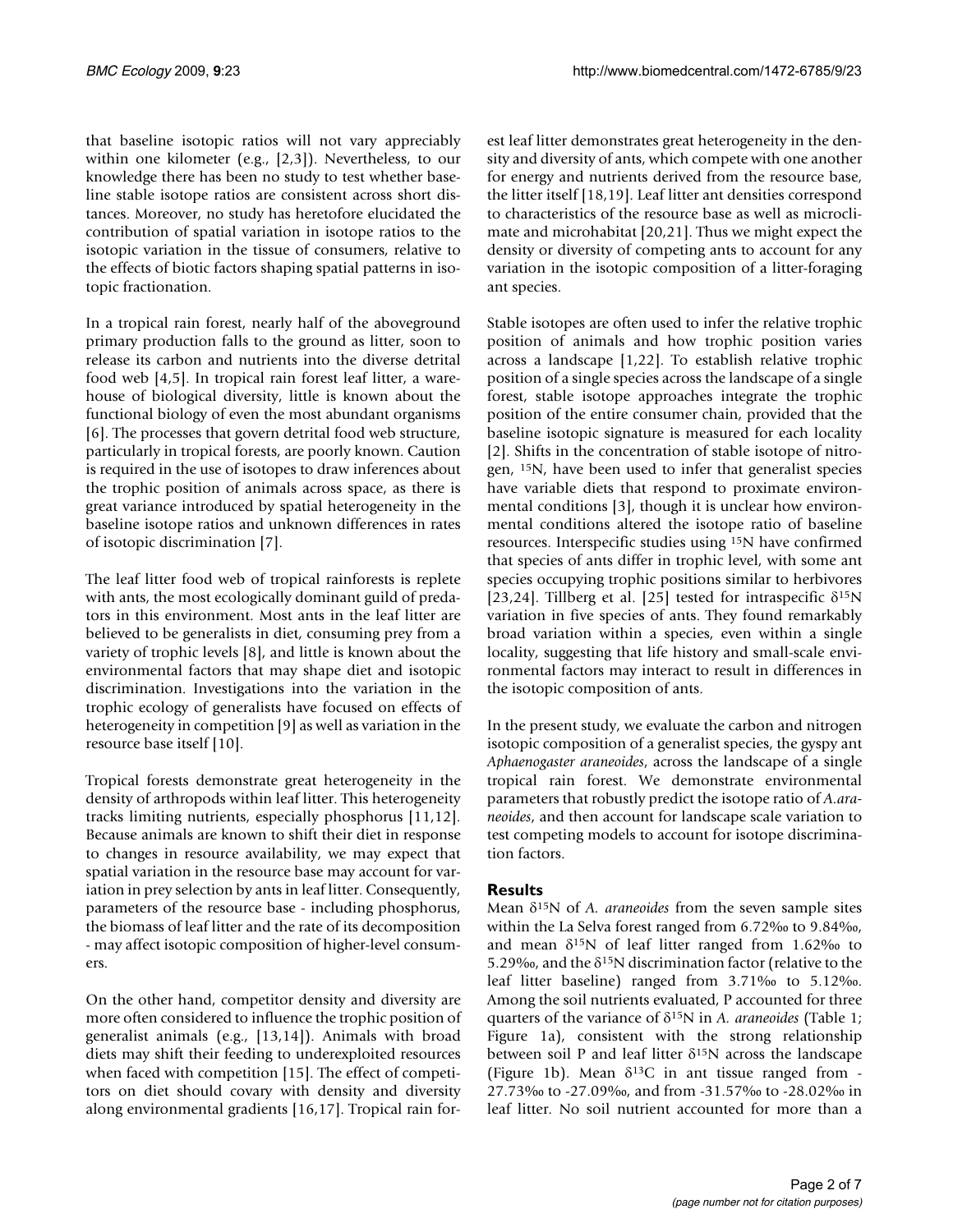| <b>Soil nutrient</b> | Correlation (r) with $\delta^{15}N$ | Correlation (r) with $\delta^{13}C$ |
|----------------------|-------------------------------------|-------------------------------------|
| $\mathsf{N}$         | $-0.18$                             | $-0.16$                             |
| $\sf P$              | 0.87                                | 0.43                                |
| Ca                   | $-0.14$                             | $-0.24$                             |
| K                    | 0.37                                | 0.28                                |
| Fe                   | $-0.10$                             | $-0.48$                             |
| Mg                   | $-0.38$                             | 0.05                                |
| Mn                   | 0.22                                | 0.39                                |
| Al                   | $-0.20$                             | 0.02                                |

**Table 1: Correlation (r) between soil parameters and isotopic composition of** *A. araneoides***.**

Soil nutrients were evaluated as stocks in kg/ha to 10 cm depth.  $\delta^{15}N$  and  $\delta^{13}C$  values represent mean values of *A. araneoides* among seven sites.

quarter of the variance in  $\delta^{13}$ C (Table 1). Among sampling sites, mean ant  $\delta^{13}$ C was independent of mean ant  $\delta^{15}$ N (y  $= 2.03$  x + 63.2; F<sub>1.5</sub> = 0.93; ns).

Nearly all of the variance in the  $\delta^{15}$ N discrimination factor of *A. araneoides* relative to leaf litter was predicted by local colony growth (-) and mass of standing leaf litter (+) (the most parsimonious model; Table 2). The most parsimonious model for the C source of *A. araneoides* indicated that nearly all of the variance was predicted by colony size (+) and leaf litter decomposition rate (+) (Table 3).

## **Discussion**

The variation in  $\delta^{15}N$  and  $\delta^{13}C$  in *A. araneoides* within this 500-ha forest landscape was of equivalent magnitude to that reported from other ant species that were sampled over a much greater geographic extent by Tillberg et al [25]. It was surprising to find that soil phosphorus was such a tight predictor of the G15N of *A. araneoides*, considering the proximity of sampling sites and multiple unknown trophic links between soil and this common predator. We found this relationship occurred because the variance in phosphorus throughout the 500 ha. forest was predictive of  $\delta^{15}N$  of leaf litter, which is the base of the food web for *A. araneoides*.

Across this forest landscape, the standing stocks and rates of decomposition of the leaf litter were principal determinants of the isotopic composition of gypsy ants. If one assumes that  $\delta^{15}N$  discrimination indicates relative trophic position and that the trophic shift of 15N is about 3, then gypsy ants range from one to two trophic steps above leaf litter, with a higher trophic position positively associated with the biomass of standing leaf litter. Such

assumptions about  $\delta^{15}N$  discrimination may not withstand continued scrutiny [7]. Regardless, the rate of decomposition of leaf litter at each sample site was the environmental parameter that best accounted for the source of C in the diet of the local gypsy ants. These findings suggest that the basic properties of leaf litter, and the abiotic and biotic factors that govern these properties in tropical rain forests, are essentially regulating the isotopic composition of a generalist predator in the complex environment of the leaf litter food web.

The degree of  $\delta^{15}C$  discrimination from litter to ants was slight, though the variation that occurred was well accounted by environmental parameters. We found that ants with greater  $\delta^{13}$ C discrimination factors came from sites with faster leaf litter decomposition and greater mean colony sizes. We can infer that the source of C varies across the fertility gradient, though we will have less solid conclusions about the steps in the food web that can account for this variation, as the fractionation of C in litter food webs is open to speculation. Carbon experiences variable rates of fractionation depending on the nature of the trophic step [26]. As the rate of decomposition is expected to be closely tied to rates of microbial respiration, we may expect that the weighted source of C in the litter food web - from air, litter and soil - may vary along the decomposition gradient. Complicating matters further is the possibility that  $\delta^{13}$ C varies along a vertical gradient, because at the ground level much of the  $CO<sub>2</sub>$  assimilated by leaves is of respiratory origin, but in the canopy much of the  $CO<sub>2</sub>$ fixed in photosynthesis is of atmospheric origin. The C in forest-floor leaf litter is from a mélange of leaves from all vertical strata, and we are not able to create a defensible mixing model to evaluate C source. Nevertheless, because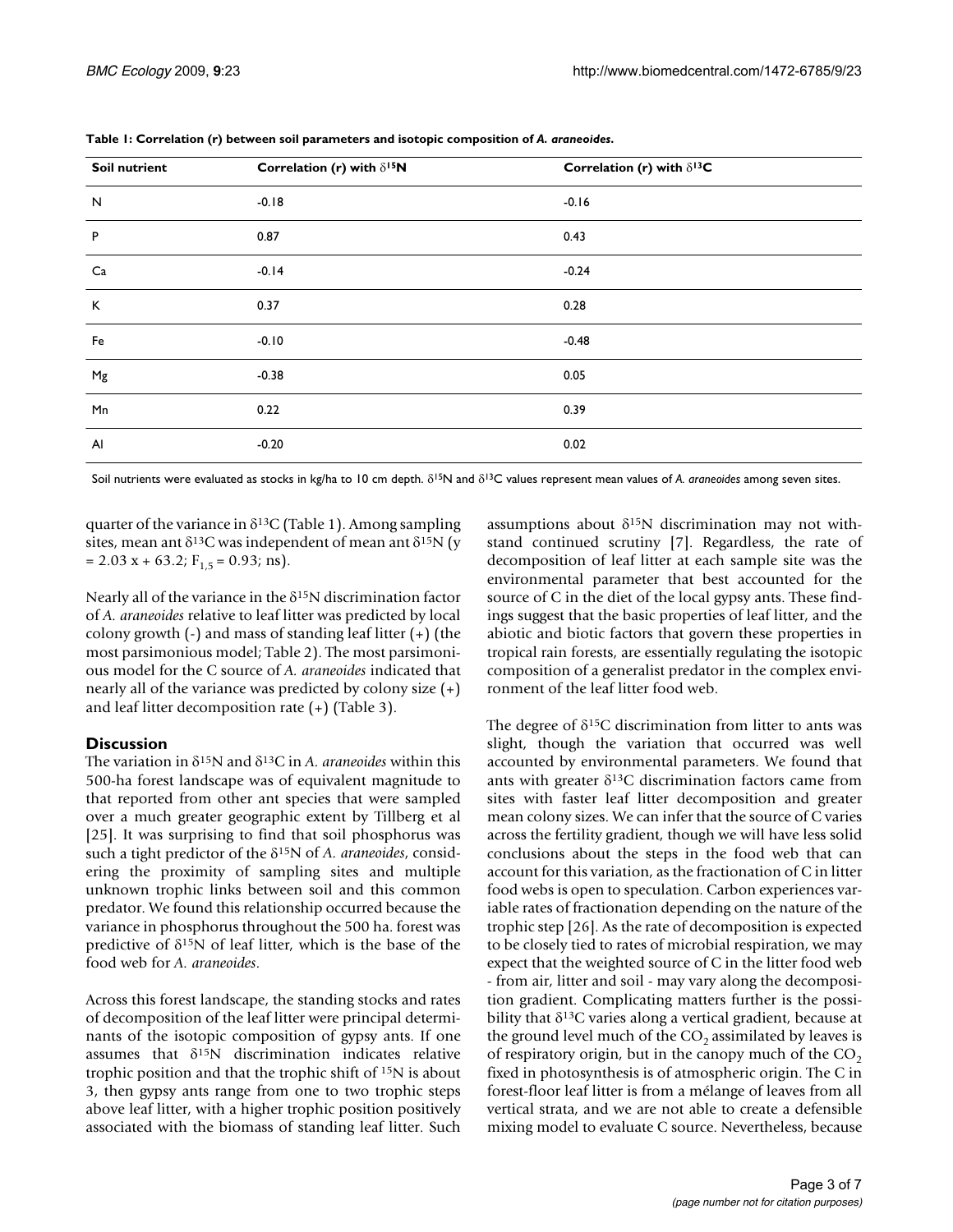

Soil Phosphorus Stocks (Mg/ha to 10 cm)

### **Figure 1**

**Soil Phosphorus predicts**  $\delta^{15}N$  **of gypsy ants and**  $\delta^{15}N$ **of leaf litter**. Across a 500 ha. landscape, soil phosphorus stocks predicted mean  $\delta^{15}N$  of gypsy ants (panel A) and mean  $\delta^{15}N$  of the leaf litter, the resource base for gypsy ants (panel B).

 $\delta$ <sup>15</sup>N and  $\delta$ <sup>13</sup>C tightly covaried among species of collembola along another decomposition gradient [10], we might surmise that the differences in  $\delta^{13}$ C among sites may be attributed to differences in trophic structure above the level of primary consumers. This might explain the association with colony size, as nutritional demands of the colony may change with age [8].

The present results reinforce the view that stable isotope ratios for a given species - regardless of its diet or other habits - are apt to vary across space. We have found that much of this variance may be attributed to ambient variation in the isotopic composition of the base of the food web. In this circumstance, the discrimination factor of  $\delta^{15}$ N is governed by P abundance. The mechanism behind the spatial coupling of P and  $\delta^{15}N$  remains open to speculation. Two non-competing possibilities include differential rates of N fixation and differential physiological rates of N fractionation under conditions of P limitation [27].

We found that the N stable isotope ratio within gypsy ant tissue varied across the range of 4 per mil, a magnitude on par with similar results for other ant species, from collections spanning much larger geographic areas [25]. After accounting for the baseline isotopic composition at each locality within the forest, we found that dietary breadth was not as broad as suggested by the ant-tissue  $\delta^{15}$ N values alone. This finding suggests that comparisons of  $\delta^{15}N$ for sessile organisms (or organisms that do not move large distances) must be constrained to very short distances unless baseline data are collected from each locality.

#### **Conclusion**

Phosphorus limitation closely tracked the  $\delta^{15}N$  of gypsy ants because the  $\delta^{15}N$  of the base of the food web varied predictably with phosphorus at a fine spatial scale. The G15N discrimination factor of gypsy ants was most parsimoniously explained by the mass of leaf litter on the forest floor. Spatial variation in  $\delta^{13}$ C in ants, relative to the resource base, was almost wholly accounted by colony life history and the rate of leaf litter decomposition. In terrestrial environments, the failure to incorporate fine-scale information on the isotopic composition of baseline resources may erroneously identify environmental factors predicting trophic position.

### **Methods**

The study was carried out along a well-documented soilfertility gradient within the old-growth lowland tropical forest at La Selva Biological Station, in N.E. Costa Rica. This forest (50-250 m elevation) receives ca. 4 m of rain annually [28]. More information about La Selva is available at <http://www.ots.ac.cr>. We sited our studies at seven forest plots of the CARBONO Project plot network [29,30], chosen to represent the broadest range of ant density, ant nest sizes and soil nutrient concentrations in this landscape, based on previous studies [11,21]. The plots were 0.5 ha and were located across ca. 500 ha of the old-growth forest landscape.

At each of the seven sampling sites, three colonies of the gypsy ant, *Aphaenogaster araneoides*, were located by feeding a forager and following her back to her nest. Each colony was selected to be at least 10 m from all other colonies used in the study, to prevent overlap or adjacency of home ranges to ensure independence of sampling, based on known measures of home range area [31]. All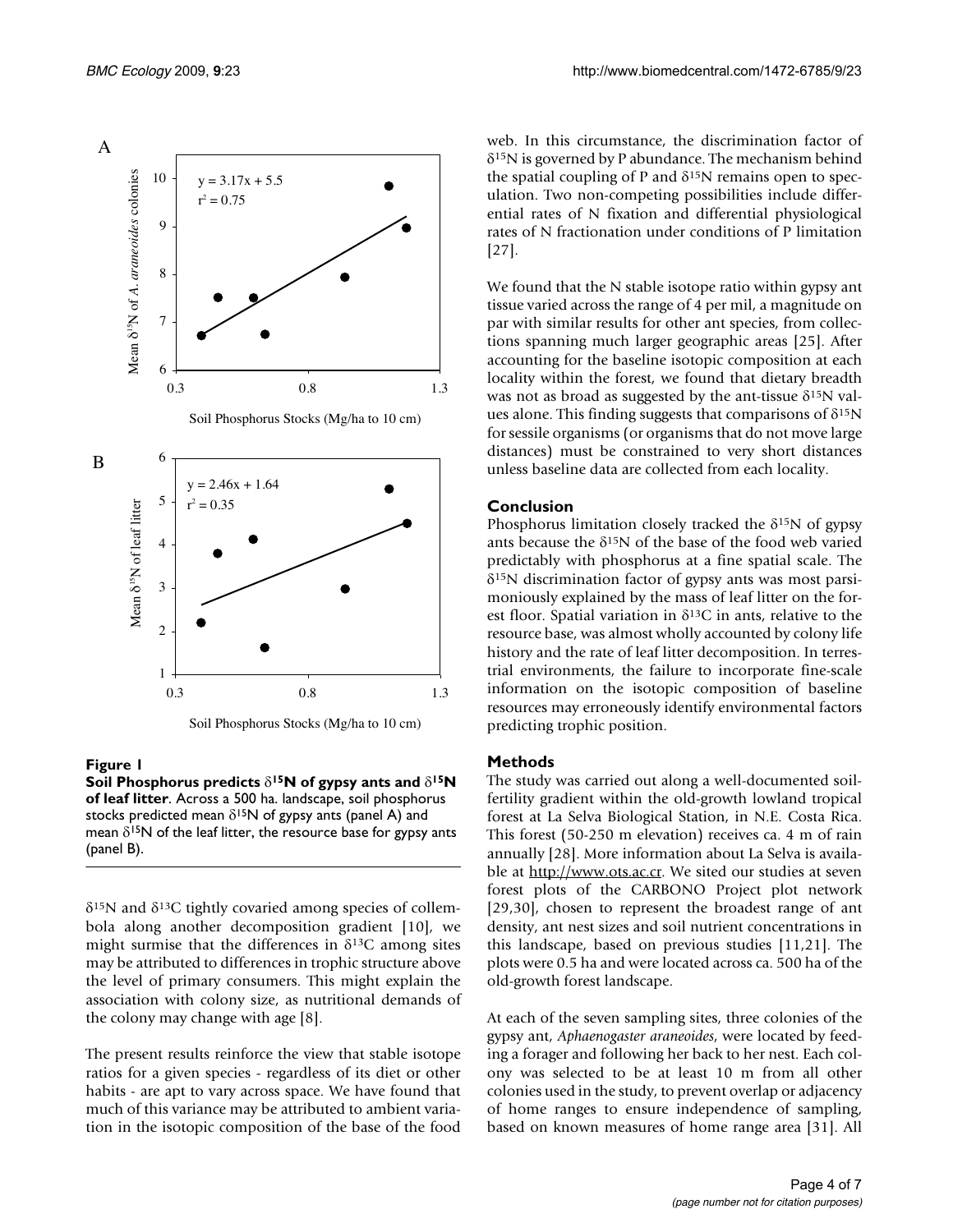| model (independent factors)                   | r <sup>2</sup> | SS <sub>1</sub> | P      | <b>AIC</b> |
|-----------------------------------------------|----------------|-----------------|--------|------------|
| Leaf litter decomposition rate                | 0.056          | 0.13            | 0.610  | $-3.90$    |
| Log (mass, standing litter)                   | 0.129          | 0.31            | 0.427  | $-4.47$    |
| Total soil P (0-10 cm depth)                  | 0.129          | 0.31            | 0.430  | $-4.86$    |
| Colony size                                   | 0.277          | 0.66            | 0.225  | $-5.77$    |
| Colony growth                                 | 0.551          | 1.32            | 0.060  | $-9.11$    |
| Ant density                                   | 0.157          | 0.38            | 0.379  | $-4.70$    |
| Ant richness                                  | 0.206          | 0.49            | 0.307  | $-5.11$    |
| Colony growth, leaf litter decomposition rate | 0.554          | 1.33            | 0.200  | $-7.15$    |
| Colony growth, log (mass, standing litter)    | 0.978          | 2.35            | 0.0005 | $-28.27*$  |
| Colony growth, total soil P                   | 0.583          | 1.40            | 0.174  | $-7.62$    |
| Colony growth, litter-ant density             | 0.561          | 1.35            | 0.192  | $-7.27$    |
| Colony growth, litter-ant richness            | 0.571          | 1.37            | 0.184  | $-7.43$    |

Table 2: Regression models testing for the most parsimonious associations with the relative trophic position of A. araneoides ( $\delta^{15}N_A$  $araneous - \delta^{15} N_{\text{baseline}}$ .

The most parsimonious model is indicated by \*. Negative relationships with relative trophic position are indicated by italics.

colonies were collected in their entirety by excavation. We considered a nest to be fully excavated when we reached a discrete terminal chamber, typically containing early instar brood unattended by workers that had typically already been collected. Any nest that we judged to be not completely collected was excluded and another nest was collected in its stead. Freshly collected colonies were kept alive for at least eight hours inside re-sealable plastic bags before being frozen at -20°C for at least 24 h. We then counted all individuals in each colony to determine colony size (the number of adult workers) and an index of colony growth (the ratio of adult workers and worker pupae). After drying each colony at 60°C to constant mass, we took three replicate subsamples to characterize the colony with stable isotope analysis. Each subsample consisted of a thorax and six legs of a single individual ant selected to be ca. 1 mg to provide sufficient mass for accurate determination of isotope ratios. The gasters were intentionally excluded to prevent inclusion of residual food. For several other ant species, comparisons of stable isotope values between heads and thoraxes have indicated no significant differences between these tissue types [25].

The isotopic composition of the standing leaf litter at the time and site of each colony collection was used as the baseline of the food web for *A. araneoides*. At each ant

sampling site, three forest-floor fine-litter samples (including leaf, twig, and reproductive materials), each ca. 10 L in volume, were collected from three haphazardly selected nearby locations. These samples were washed to remove soil and then dried at 60°C to constant mass. Each dried sample was ground to powder in a Wiley Mill and homogenized, three subsamples of ca. 2 mg were analyzed for isotopic composition, and the mean of these values was used to characterize each sampling site.

Stable isotope ratios are represented as  $\delta^{15}N$  and  $\delta^{13}C$ , representing per mil (‰) proportionality of heavy:light isotopes, relative to a universal standard for each. Samples were weighed into tin capsules in a microbalance to the nearest milligram. Ratios of stable isotopes in the ant tissue were measured with a PDZ Europa 20/-20 isotope ratio mass spectrometer at the UC Davis Stable Isotope Facility. For each sample, values of  $\delta^{15}N$  and  $\delta^{13}C$  were calibrated using values from established laboratory standards, run every 12 samples, calibrated against NIST Standard Reference Materials IAEA-N1, IAEA-N2, IAEA-N3, IAEA-CH7, and NBS-22.

We use  $(\delta^{15}N_{A.araneoides} - \delta^{15}N_{\text{baseline}})$  as the  $\delta^{15}N$  discrimination factor of *A. araneoides*, in which the baseline is local (collection-site) standing leaf litter. The  $\delta^{13}C$  dis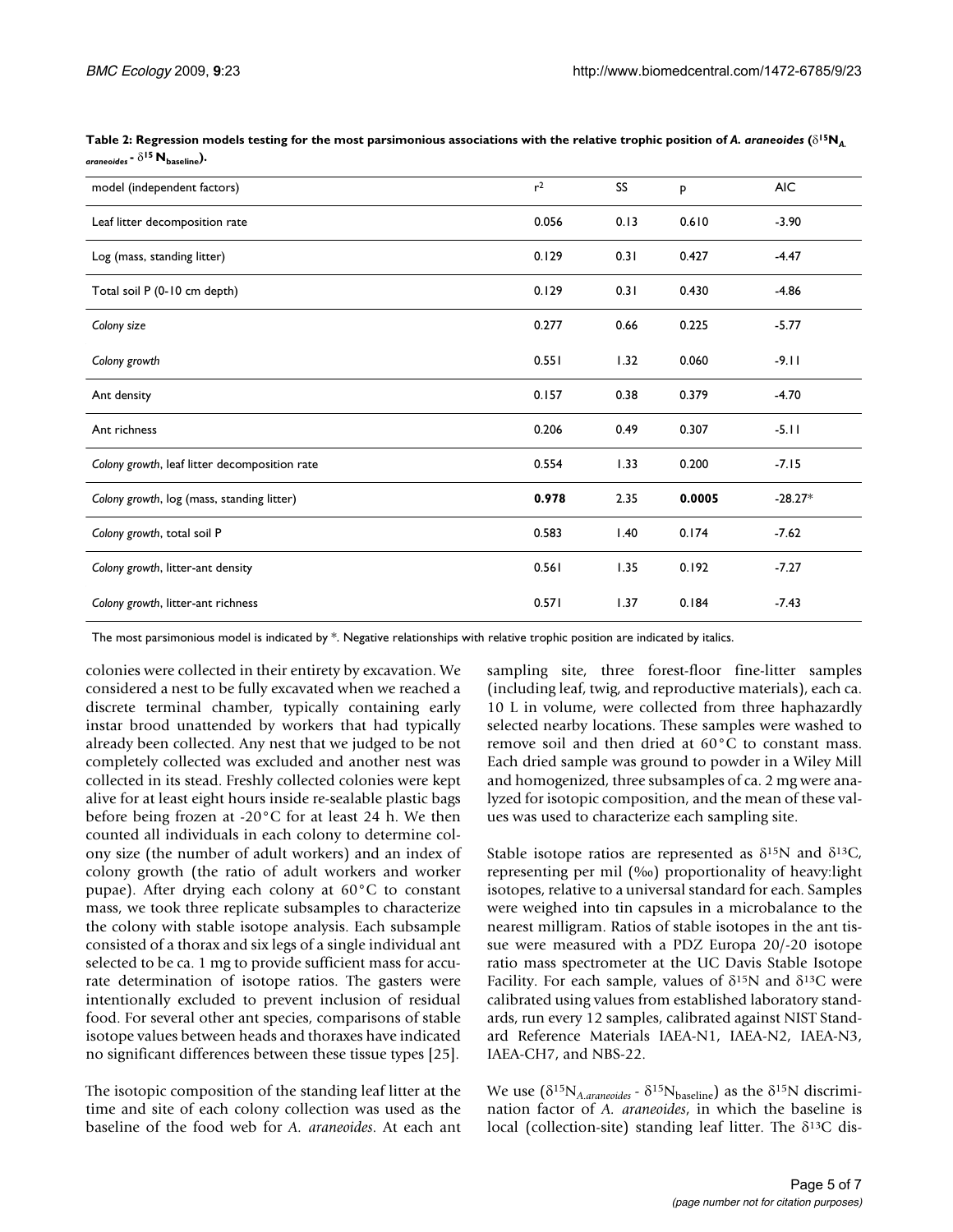**Table 3: Regression models to test for the most parsimonious associations with (** $\delta^{13}C_{A. \text{orange}}$ **).**  $\delta^{13}C_{\text{baseline}}$ **).** 

| Model (independent factors)                               |       | SS      | P     | <b>AIC</b> |
|-----------------------------------------------------------|-------|---------|-------|------------|
| Leaf litter decomposition rate                            |       | 0.07    | 0.293 | $-19.66$   |
| Log (mass, standing litter)                               |       | < 0.001 | 0.987 | $-17.96$   |
| Total soil P (0-10 cm depth)                              |       | 0.06    | 0.339 | $-19.36$   |
| Colony size                                               |       | 0.10    | 0.179 | $-20.74$   |
| Colony growth                                             | 0.002 | < 0.001 | 0.917 | $-17.97$   |
| Litter-ant density                                        | 0.003 | 0.03    | 0.908 | $-17.98$   |
| Litter-ant richness                                       |       | 0.004   | 0.799 | $-18.06$   |
| Total soil P, colony size                                 |       | 0.12    | 0.366 | $-19.47$   |
| Total soil P, leaf litter decomposition rate              |       | 0.12    | 0.361 | $-19.52$   |
| Leaf litter decomposition rate, colony size               |       | 0.28    | 0.009 | $-32.61*$  |
| Total soil P, leaf litter decomposition rate, colony size |       | 0.28    | 0.032 | $-32.42$   |

The most parsimonious model is indicated by \*. All significant relationships were positive.

crimination factor of *A. araneoides* was similarly evaluated, using  $(\delta^{13}C_{A. \text{araneoides}} - \delta^{13}C_{\text{baseline}})$ .

For each of the seven sampling sites, litter-dwelling ant density and richness were estimated with an "intensive sampling" protocol [32]. Ten 1  $m<sup>2</sup>$  quadrats were established at 10 m intervals along a linear transect. Within each quadrat, all litter-ant nests were collected, sorted to species, and measured for size and growth estimates using the same method applied to *A. araneoides*. The species richness of the litter-ants was estimated using the mean number of species per quadrat; the density of litter ants was estimated using the mean number of adult litter ants nesting in quadrat.

We estimated the rate of leaf litter decomposition at each of the seven sampling sites with 2 successive 1-yr deployments of sets of litterbags containing a common litter, 10 g of freshly fallen and dried leaves of the pioneer tree *Cecropia obtusifolia*. Each litterbag was sized ca. 100 cm2 and was constructed with  $55 \mu m$  vinyl mesh. Three sets of five litterbags each were placed at each site in June 2006 and June 2007. Bags were sampled destructively in the following time sequence: 2 wk, 4 wk, 8 wk, 26 wk, 52 wk, for a total of six time points including  $t = 0$ . Using the mean values for each time step per plot, decomposition rate, k, was calculated based on the exponential rate of decay, e<sup>-kt</sup>, and for each site we averaged the resulting k values from the two measurement series (2006-2007 and 2007-2008).

Total nutrients in the surface soil were determined for each of the seven sampling sites (plots) based on compositing six regularly-spaced soil cores (0-10 cm depth) from each 0.5 ha plot. After being air-dried, sieved (2 mm) and ground, the samples were analyzed at the Institute of Soil Science and Forest Nutrition, University of Göttingen, Germany by  $HNO<sub>3</sub>$ -pressure extraction and ICP-AES (see [33]for details). While indices of available P have been found to be poorly related to ecosystem function at this site (e.g., [34], both stand structure and ecosystem processes significantly vary across the 3-fold within-forest range in total soil P at La Selva [30]. Total soil P was also previously shown to be a robust predictor of the variation in density of litter arthropods across the La Selva landscape [11].

To test the hypotheses that resource base, competition and life history are associated with trophic level and C source, we created multiple regression models for all variables with G15N discrimination factor (G15N*A*.*araneoides -* G15Nbaseline) and G13C discrimination factor (G13C*A*.*araneoides* <sup>-</sup> δ<sup>13</sup>C<sub>baseline</sub>) as dependent variables. These multiple regression models should be interpreted cautiously given the number of comparisons and degrees of freedom. We used AIC [35] to select the factor(s) most closely associated with the dependent variable and to evaluate competing models for within-forest variance in the  $\delta^{15}N$  and  $\delta^{13}C$ of *A. araneoides*.